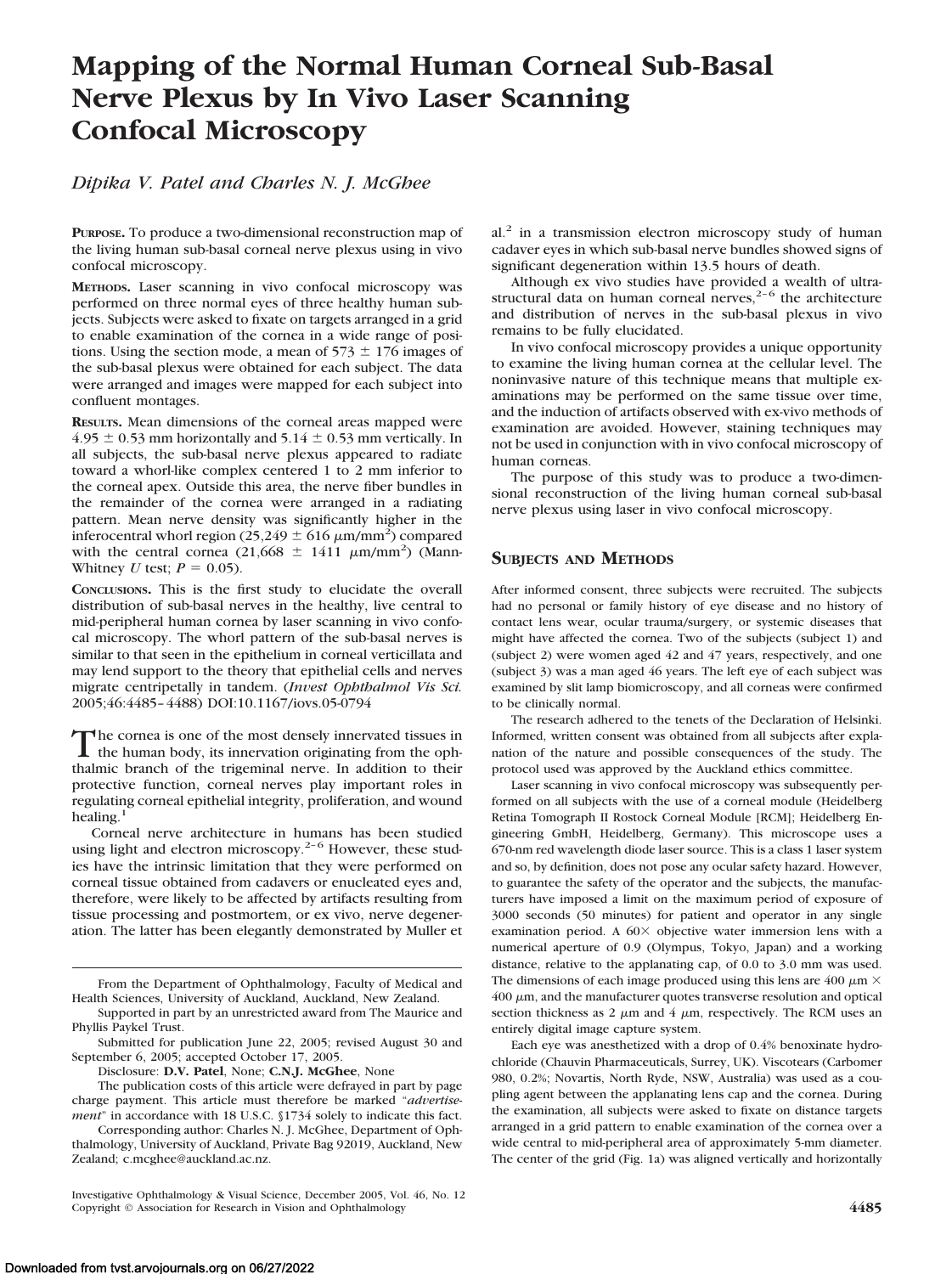

**FIGURE 1.** The fixation grid (**A**), consisting of 17 spot targets. Spots are separated from each other by 6 cm horizontally and 7 cm vertically. This grid was viewed by the subject at a distance of 1.1 m. A CCD camera "real time" or live image of the cornea from the temporal aspect (**B**) demonstrating how the laser beam is aligned with the corneal apex (arrow). Original magnification, 1×.

at 1.1 m from the contralateral eye and consisted of 17 printed spot targets (central spot, 1.5 cm; all other spots, 1 cm in diameter), each separated by 6 cm horizontally and 7 cm vertically (overall grid dimensions 28 cm  $\times$  24 cm wide). All the subjects had emmetropia, and none required correction of presbyopia; hence, they were able to clearly visualize the targets with the contralateral eye. The cornea was scanned using the device's "section mode" to obtain high-quality images of the sub-basal nerve plexus in each position. The section mode enables instantaneous imaging of a single area of the cornea at a desired depth. For subjects 1, 2, and 3, 640, 373, and 706 images were acquired for each cornea, respectively.

The overall examination took approximately 40 minutes to perform for each patient, including breaks every few minutes and a total confocal exposure time of 20 minutes. None of the subjects experienced any visual symptoms or corneal complications as a result of examination. A computer program (Macromedia Freehand 10; Macromedia Inc., San Francisco, CA) was used to arrange images for each eye into wide-field montages of the sub-basal nerve plexus.

Sub-basal nerve density measurements were performed on the montages using a caliper tool (analySIS 3.1; Soft Imaging System, Münster, Germany). In all cases, a standard frame size of 0.8 mm  $\times$  0.8 mm (area, 0.64 mm<sup>2</sup>) was selected. Nerve density was assessed in the apical region of the central cornea and in the region of the inferocentral whorl by measuring the total length of nerves per defined frame.

## **RESULTS**

A mean of 573  $\pm$  176 images was obtained from three left eyes of three subjects. All blurred, oblique, or duplicate images were discarded. Montages were thus created using 315, 301, and 366 images for subjects 1, 2, and 3, respectively. The mean dimensions of the corneal areas mapped were  $4.95 \pm 0.53$  mm horizontally and  $5.14 \pm 0.53$  mm vertically centered on the corneal apex.

In all three subjects, nerve fiber bundles were arranged in a radiating pattern, converging toward an area approximately 1 to 2 mm inferior to the central cornea (Fig. 2). A clockwise whorl or vortex pattern (whorl-like complex) was observed in the area of convergence of each subject (Fig. 3). Using a touch-pad drawing screen, electronic tracings of nerve fiber bundles were performed at high magnification on the confocal montage images. This enabled the production of schematics of the whorl-like complex in all three subjects (Fig. 4). The mean dimensions of these whorl-like complexes were 898  $\pm$  201  $\mu$ m horizontally and 671  $\pm$  155  $\mu$ m vertically.

The sub-basal corneal nerves appeared to form a complex series of anastomoses, with most nerves forming branches that subsequently joined adjacent nerve fiber bundles or rejoined the same nerve fiber bundle further along its course. The mean central nerve density was 21,668  $\pm$  1411  $\mu$ m/mm<sup>2</sup>, and the mean nerve density in the whorl region was  $25,249 \pm 616$  $\mu$ m/mm<sup>2</sup>. The difference in nerve density between the two areas reached statistical significance (Mann-Whitney *U* test;  $P = 0.05$ ).

Bright, irregularly shaped areas 20 to 40  $\mu$ m in diameter were observed, usually in the mid-peripheral cornea at the sites of apparent termination of nerve fibers, and these were occasionally noted more centrally (Fig. 5a). These areas were observed at the level of the sub-basal nerve plexus and appeared to extend posteriorly.

Two of the subjects exhibited multiple bright particles up to  $15 \mu m$  in diameter that were separate from nerve structures (Fig. 5b). These particles were only observed at the level of the sub-basal nerve plexus, and dynamic imaging confirmed that they did not extend anteriorly or posteriorly to this level.

### **DISCUSSION**

Most corneal nerve fibers are derived from the ophthalmic branch of the trigeminal nerve. Nerve bundles enter the peripheral mid-stroma in a radial pattern. These nerves lose their perineurium and myelin sheath within 1 mm of limbus, aiding the maintenance of corneal transparency, and are subsequently surrounded by only Schwann cell sheaths.<sup>3</sup> The nerves course anteriorly, giving rise to multiple branches innervating the anterior and mid-stroma.<sup>1</sup> Branches form the subepithelial nerve plexus that lies at the interface between Bowman's layer and the anterior stroma. This plexus is sparse and patchy in distribution, largely limited to the mid-peripheral cornea, and may not be present in the central cornea.<sup>7</sup> Fifty percent of these nerves exhibit varicosities or beads.<sup>1</sup> Nerve bundles penetrate Bowman's membrane throughout the central and peripheral cornea<sup>4,5</sup> at approximately  $\overline{400}$  sites.<sup>8</sup> Bundles then divide and run parallel to the corneal surface between Bowman's layer and the basal epithelium, forming the sub-basal nerve plexus.4,5 These nerve bundles consist of straight and beaded fibers, with the beaded fibers located in the periphery of the bundle. The beads have been identified as axonal efferent and sensory terminals<sup>6,8</sup> and have been shown to consist of accumulations of mitochondria and glycogen.<sup>2</sup> Only the beaded fibers subsequently form branches that enter the corneal epithelium, where they terminate.<sup>3,4,8</sup>

Because early studies of corneal nerves were unable to clearly identify the corneal position, the orientation of the sub-basal nerves was uncertain.<sup>4,5</sup> The introduction of the clinical in vivo confocal microscope enabled imaging of the living human sub-basal nerve plexus.<sup>9</sup> On the basis of data from serial section light and electron microscopy studies, in vivo confocal microscopy, and immunohistochemistry, it has been postulated that nerve bundles are preferentially orientated in a superior-inferior direction at the corneal apex and in a nasaltemporal direction in surrounding areas, with no defined focus.<sup>3</sup>

The two-dimensional reconstructions we report reveal the architecture of the sub-basal nerve plexus over the central 5 to 6 mm of the cornea. Sub-basal corneal nerve architecture in vivo has not previously been elucidated to this extent because most in vivo confocal microscopy studies of the sub-basal nerves have restricted examination to the corneal apex. This is mainly because of the relative ease of obtaining good-quality tangential images in this region. The observation that the subbasal nerves form a complex series of anastomoses is consistent with the pattern seen in the human dermal nerve plexus, though the latter shows a less regular arrangement.<sup>10</sup>

Human histologic studies have shown that epithelial nerve branches are orientated perpendicularly to the corneal surface.<sup>5</sup> This suggests that if there is centripetal epithelial slide,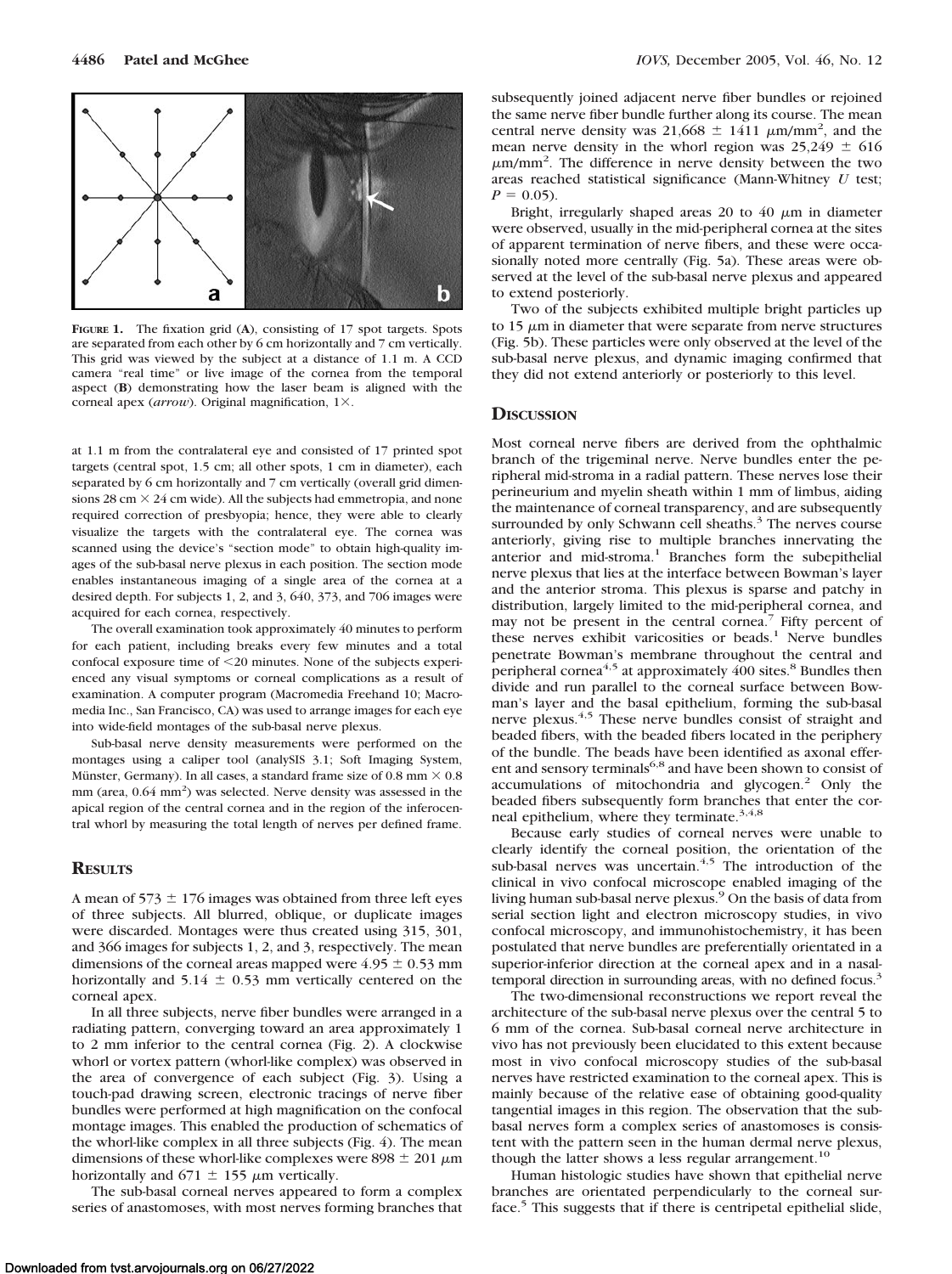



the epithelial cells and epithelial nerves must be moving in the same direction and at the same velocity. Using in vivo confocal microscopy, Auran et al.<sup>7</sup> provided evidence that corneal epithelial nerves participate in centripetal migration. Sub-basal nerves were demonstrated to shift centripetally toward an area just inferior to the corneal apex, with velocities ranging from 1.7 to 32.0  $\mu$ m a day. Shapes and lengths of nerve segments



**FIGURE 3.** The vortex or whorl-like pattern of the sub-basal nerve plexus in the infero-central cornea of subject 2. This montage was constructed using 32 images. Scale bar, 200 m.

varied slightly as axons slid centripetally. Studies have also shown that, unlike the sub-basal plexus, the stromal nerves, subepithelial plexus, and nerve perforation points through Bowman's layer remain stationary over extended periods of time and may be used as landmarks for study.<sup>7,11</sup>

The radiating pattern of nerve fibers converging on a whorllike complex reported here echoes the pattern seen in the epithelium in corneal verticillata and toxic keratopathies.<sup>12</sup> This suggests that epithelial cells and nerves may migrate centripetally in tandem. The patterns identified in the latter two conditions are typically clockwise.<sup>13</sup> Dua et al.<sup>13</sup> postulated that the combined effect of the electric and magnetic fields on centripetally migrating epithelial cells would result in a clockwise whorled pattern. Other theories regarding the driving force for centripetal movement of epithelial cells include: (1) preferential desquamation of the central corneal epithelium, drawing peripheral cells toward the central cornea; (2) population pressure from limbus and peripheral cornea because of proliferation and migration of cells; (3) gradient of chemical signals emanating from limbal capillary vessels; and (4) stimulation by epithelial sympathetic nerves. $^{14}$ 

A possible explanation for the location of the whorl in the inferocentral cornea is that cell and nerve migration may be affected by shearing forces exerted by the eyelids on blinking,